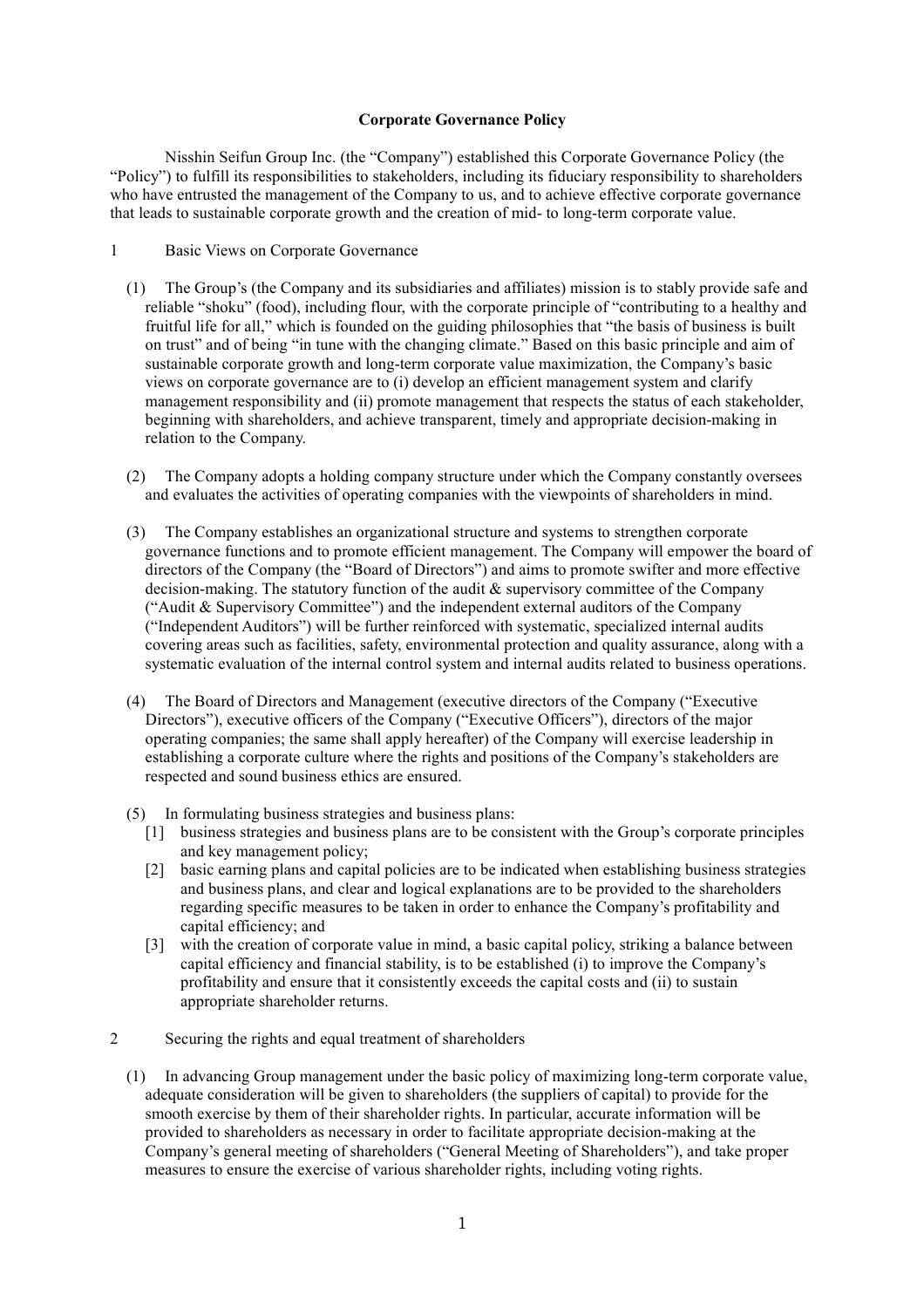- (2) The Company will fully secure the rights of all shareholders (including minority shareholders and foreign shareholders). An environment in which non-institutional investor shareholders can exercise their rights appropriately and effectively and receive equal treatment will be maintained by ensuring fair disclosure to them.
- (3) With respect to a capital policy of the Company that results in a change of control or in significant dilution, the Board of Directors will carefully examine the necessity and rationale of the capital policy from the perspective of its fiduciary responsibility to shareholders before approving the implementation of the policy and provide sufficient explanations to shareholders.

# 3 Information Disclosure

- (1) The Company will strive to ensure proactive information disclosure in order to enhance transparency and fairness in decision-making and ensure effective corporate governance of the Company.
- (2) The Company will disclose information in accordance with Financial Instruments and Exchange Law and the rules on timely disclosure of the Tokyo Stock Exchange, proactively conduct public relations and IR activities, and appropriately and continuously provide accurate information on the Group companies' business activities to the public in a timely manner.
- (3) The Company will improve disclosure and explanation of non-financial information such as views on corporate governance in addition to the disclosure and explanation of financial information.
- 4 Dialogue with shareholders
	- (1) The Company recognizes the importance of constructive dialogue with shareholders and will consider how to achieve valuable dialogue with shareholders so as to support sustainable growth and increase corporate value over the mid- to long-term.
	- (2) In order to promote constructive dialogue with shareholders, the Company will, through positive cooperation between Management members who handle IR, Finance and Accounting, Legal Affairs and Public Communication under the supervision of the Director and President (director ("Director") concurrently serving as president), consider and implement (i) measures to explain non-financial information such as by posting it on the Company's website or holding explanatory sessions and (ii) a framework to facilitate dialogue with shareholders. The Investor & Shareholder Relations Office will serve as a specialized unit for dialogue with shareholders such as investor meetings and IR activities in addition to meetings with institutional investors and others to provide opportunities to make explanations and hold Q&A sessions regarding business strategy and business performance.

The Director and President and Management will endeavor to attend meetings with institutional investors and others and engage in direct dialogue with institutional investors and others who can discuss corporate value growth from a mid- to long-term perspective. Furthermore, shareholder views and concerns learned through such dialogue will be periodically relayed to Management and outside Directors ("Outside Directors") so as to be reflected in the management of the Company.

- (3) The Company will post major materials that were used in investor meetings, etc. on the Company's website from the perspective of fair and equitable disclosure to shareholders.
- (4) The Company will ensure fair disclosure and the confidentiality of insider information pursuant to its disclosure policy, rules for the prevention of insider trading and others.
- 5 The Board of Directors, Directors and Senior Management
	- (1) Given the Board of Directors' fiduciary responsibility to shareholders, in order to promote the Company's sustainable corporate growth and the increase of corporate value over the mid- to long-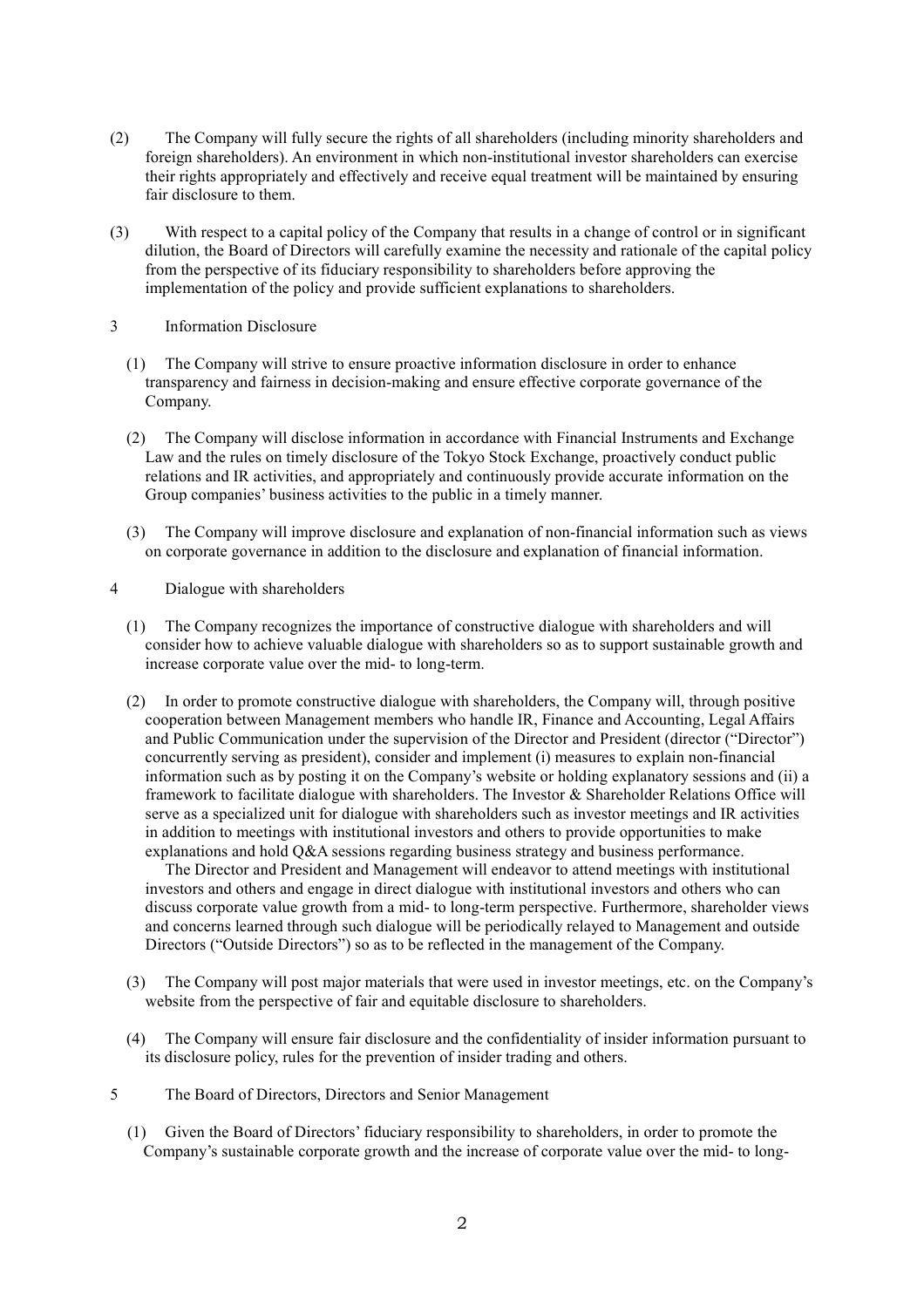term and to enhance profitability and capital efficiency, the Board of Directors will appropriately fulfill its roles and responsibilities, including:

- [1] setting the direction of corporate strategy;
- [2] establishing an environment where appropriate risk-taking by Senior Management (including Executive Directors, Executive Officers and, the directors and presidents of major operating companies; and the same shall apply hereafter) is supported;
- [3] carrying out effective oversight of Senior Management of the Company from an independent and objective standpoint; and
- [4] engaging in oversight activities in order to ensure timely and accurate information disclosure, and establishing an appropriate internal control and risk management system.
- (2) To make use of the holding company structure, the Board of Directors basically consists of (i) Directors who belong exclusively to the holding company and assume functions to oversee the whole Group, (ii) Directors who concurrently hold a management position in major operating companies, and (iii) Outside Directors who oversee Management of the Company from an independent and objective viewpoint; (iⅴ) Directors who have voting rights on the Board of Directors and are members of the Audit & Supervisory Committee("Audit & Supervisory Committee Members") who conduct audits of business operations from the perspectives of legality and appropriateness.
- (3) The number of Directors will be set to enable timely and decisive decision-making on the basis of the Company's business lineup and business scale within the range provided in the articles of incorporation of the Company.
- (4) The Company and each operating company will clarify in their internal rules for the board of directors that the Board of Directors will determine important particulars such as matters related to maximizing the corporate value of the Group, the distribution of management resources and compliance.

The Board of Directors will specify the matters delegated to Senior Management and the procedures for such delegation under the approval rules and others.

- (5) With due attention to their fiduciary responsibilities to shareholders, Directors will continuously review the criteria and systems for their decision-making from the perspective of transparency, timeliness and others and secure appropriate cooperation between stakeholders and act for the interests of the Company and the common interests of its shareholders.
- (6) For sustainable corporate growth and the increase of mid- to long-term corporate value, members of Senior Management will be those who have high-level personal and professional ethics and integrity, inquisitive and objective perspectives, practical knowledge and discernment.
- (7) Outside Directors will be appointed on the basis of (i) high professional expertise, (ii) extensive experience and deep insight as corporate managers, (iii) international knowledge, and (iv) appreciations of risk management and compliance issues. The Company will endeavor to achieve an appropriate balance of diversity, knowledge, experience and skills of the Outside Directors.
- (8) The Company will determine Management remuneration from the perspective of (i) retaining excellent human resources, (ii) setting an appropriate level of remuneration corresponding to the Company's scale and business category and (iii) providing healthy incentives for increasing the midto long-term corporate value of the Company. Management remuneration will include a variable performance-based portion, considering the degree of contribution to the Group and the mid- to longterm basic strategy of the Group.
- (9) The appointment and dismissal of Senior Management and the determination of their remuneration will be based on fair and highly transparent procedures. In order to strengthen the independence and objectivity of the Board of Directors with respect to the nomination and remuneration of Senior Management, the Company will endeavor to obtain advice from independent Directors ("Independent Directors").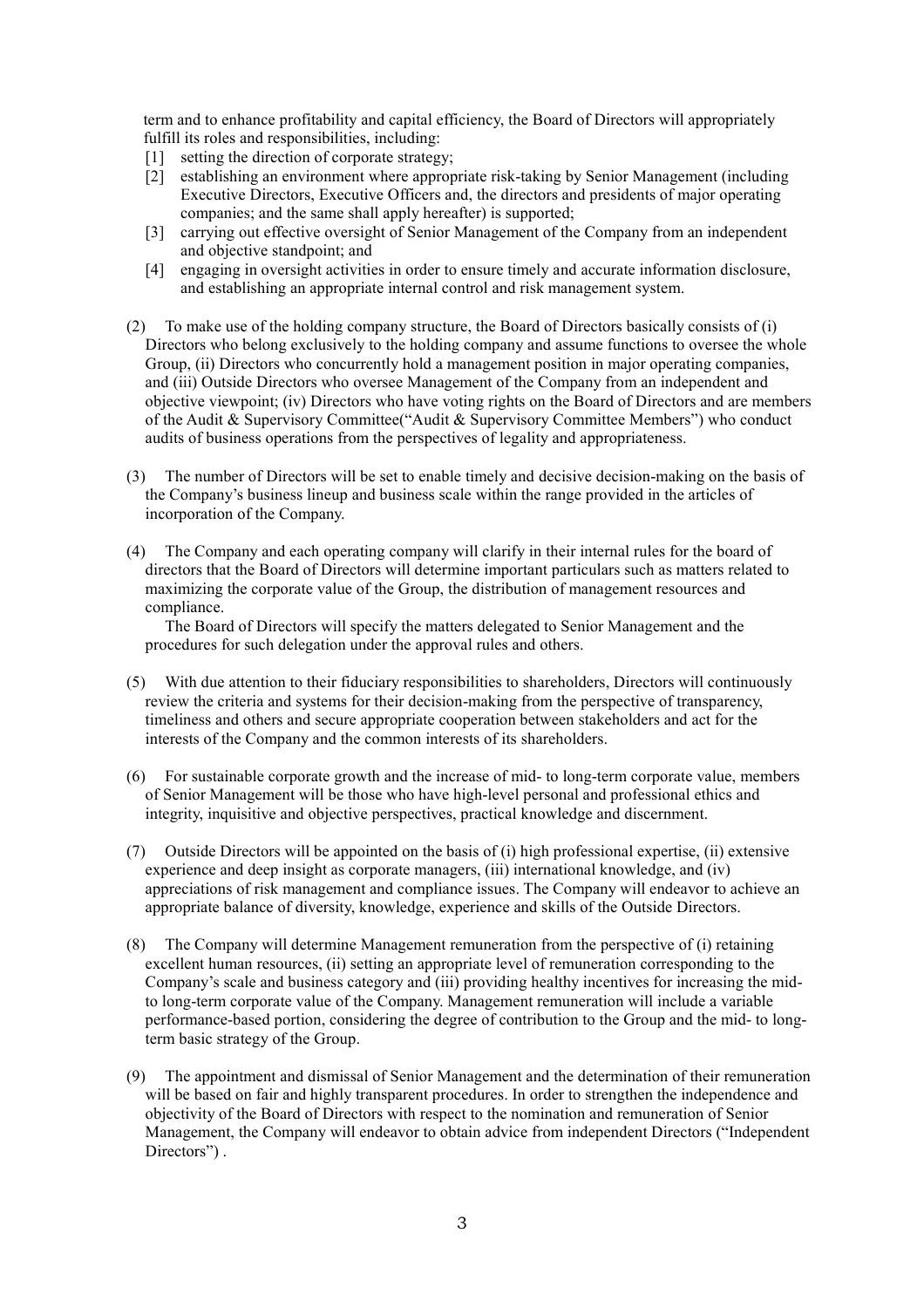- 6 Audit & Supervisory Committee and its Members
	- (1) The Audit & Supervisory Committee will conduct audits of the business operations conducted by Directors as an independent organ under the Companies Act. The Audit & Supervisory Committee Members will attend important meetings, including those of the Board of Directors, hold regular meetings with the representative Directors ("Representative Directors"), and audit the performance of duties by Directors, in accordance with the Board's auditing standards and audit plans. Given their fiduciary responsibility to shareholders, the Audit & Supervisory Committee Members will make decisions from an independent and objective standpoint when fulfilling their roles and responsibilities, including auditing the performance of Directors' duties. Their functions will not be limited to socalled "defensive functions" such as the prevention of scandals, and they will positively and proactively exercise their rights and appropriately express their views at the meetings of the Board of Directors.
	- (2) The Audit & Supervisory Committee of the Company consists of several Audit & Supervisory Committee Members who are Outside Directors and full-time Audit & Supervisory Committee Members. The Audit & Supervisory Committee Members will endeavor to prevent matters that would harm the healthy and sustainable corporate growth of the Company, by organizationally utilizing the information gathering power of full-time Audit & Supervisory Committee Members and the independence of Outside Audit & Supervisory Committee Members.
	- (3) Audit & Supervisory Committee Members will: (i) be honest, (ii) exercise good judgment and insight based on an objective perspective, and (iii) have considerable professional knowledge and rich experience. At least one Audit & Supervisory Committee Member will have appropriate expertise in finance and accounting.
- 7 Independent Directors
	- (1) The Board of Directors will include Independent Directors at least one third of all Directors, and it is expected that the independence and objectivity of the functions of the Board of Directors will be strengthened through the following roles and responsibilities of Independent Directors:
		- [1] providing advice on key management policies and business plans based on their knowledge and experience with the aim to promote sustainable corporate growth and to increase corporate value over the mid- to long-term;
		- [2] monitoring management through important decision-making at the Board of Directors meeting;
		- [3] monitoring conflicts of interest between the Company and Senior Management or controlling shareholders; and
		- [4] appropriately representing the views of stakeholders at the Board of Directors meeting from a standpoint independent of Senior Management and controlling shareholders.
	- (2) The Board of Directors will establish standards for the independence of Independent Directors, taking into consideration the independence criteria set by Tokyo Stock Exchange, Inc.
	- (3) Aiming to exchange information and develop a shared awareness among Independent Directors from an independent and objective standpoint, the Company will endeavor to promote regular meetings attended by Outside Directors and to ensure cooperation among them.
- 8 The Board of Directors' and Audit & Supervisory Committee's Effectiveness
	- (1) With the aim of enabling active deliberations, the Board of Directors will consider the schedule for the distribution of materials for the Board of Directors and provide supplementary information as necessary. Furthermore, to facilitate more vigorous deliberations at the Board of Directors, the Board of Directors will establish a schedule for meetings of the Board of Directors for the current year and provide it to each Director in advance, consider the meeting agenda and the number of agenda items, allow sufficient time for deliberations and a reasonable frequency of meetings, and endeavor to ensure the appropriate operation of meetings.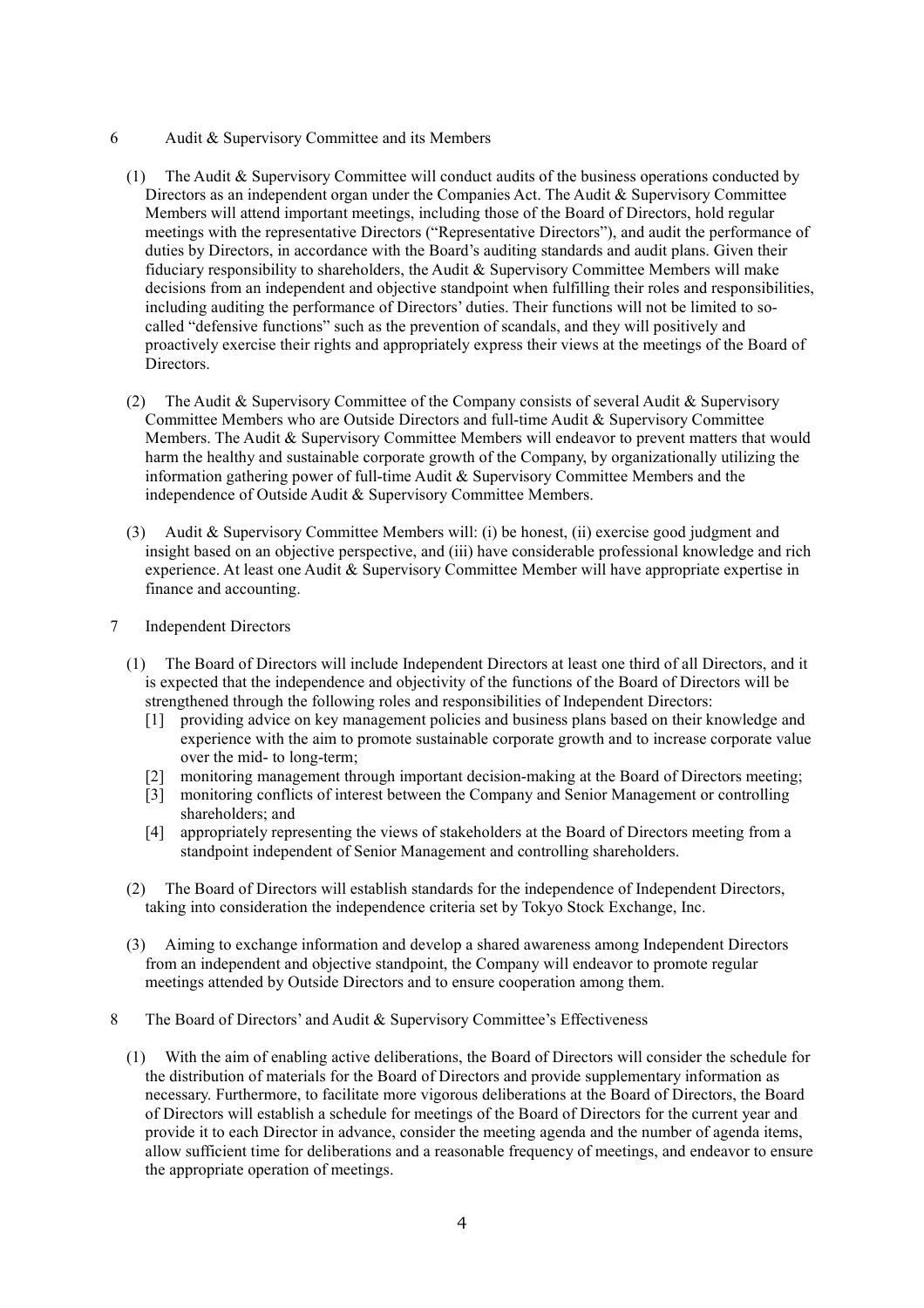- (2) The Company's Board Meeting Administration Office, and other applicable sections or departments, will explain the proposals to be presented to the Board of Directors to Outside Directors in advance as necessary. In addition, full-time Audit & Supervisory Committee Members or employees who assist them in performing their duties ("Audit & Supervisory Committee Administration Office") will explain the proposals to Outside Audit & Supervisory Committee Members as necessary.
- (3) The Company will carry out the following to ensure the effectiveness of audits by the Audit  $\&$ Supervisory Committee:
	- [1] ensure there are a sufficient number of Audit & Supervisory Committee Administration Office members to assist the operation of Audit & Supervisory Committee;
	- [2] require the consent of the Audit & Supervisory Committee for personnel changes and personnel evaluations concerning the Audit & Supervisory Committee Administration Office in order to ensure the effectiveness of instructions from the Audit & Supervisory Committee to the Audit & Supervisory Committee Administration Office;
	- [3] supervise the Internal Audit Department directly in order to facilitate coordination between the Audit & Supervisory Committee and the Internal Audit Department on a daily and flexible basis; and
	- [4] consider whether the Audit & Supervisory Committee can consult with external specialists as they deem necessary, at the Company's expense.
- (4) Directors will, on an annual basis, conduct a self-evaluation regarding the efficiency and achievements of the Board of Directors and discuss improvements.
- (5) Directors will devote sufficient time and effort required to appropriately fulfill their respective roles and responsibilities as members of a critical governance body of the Company. They will also endeavor to acquire and update knowledge and skills necessary for their operations, including the Company's organization and corporate governance, in order to deepen their understanding of their roles and responsibilities. The Company will provide and arrange training opportunities suitable to each Director along with financial support for associated expenses.
- 9 Securing Proper Execution of Audits by Independent Auditors
	- (1) The Audit & Supervisory Committee of the Company will conduct the following within the range of responsibility as specified by law:
		- [1] establish standards for the appropriate selection of candidates for the Independent Auditor and proper evaluation of the Independent Auditor; and
		- [2] verify whether Independent Auditor possesses necessary independence and expertise to fulfill its responsibilities.
	- (2) The Board of Directors and the Audit & Supervisory Committee will cooperate to ensure the following:
		- [1] give adequate time for Independent Auditor to ensure high-quality accounting audits;
		- [2] arrange interviews with Senior Management if requested by Independent Auditor as it deems necessary for its accounting audits;
		- [3] ensure adequate coordination between the Independent Auditor, the Audit & Supervisory Committee, the Internal Audit Department and the Outside Directors; and
		- [4] ensure that the Company is constituted in a way that it can adequately respond to any misconduct, inadequacies or concerns identified by Independent Auditor.
- 10 Cross-Shareholdings

The Company will hold shares of other listed companies as cross-holdings if holding such shares promotes mid- to long-term corporate value increase and is regarded as reasonable from the perspective of facilitating and solidifying business alliances and joint business, and the structuring and enforcement of